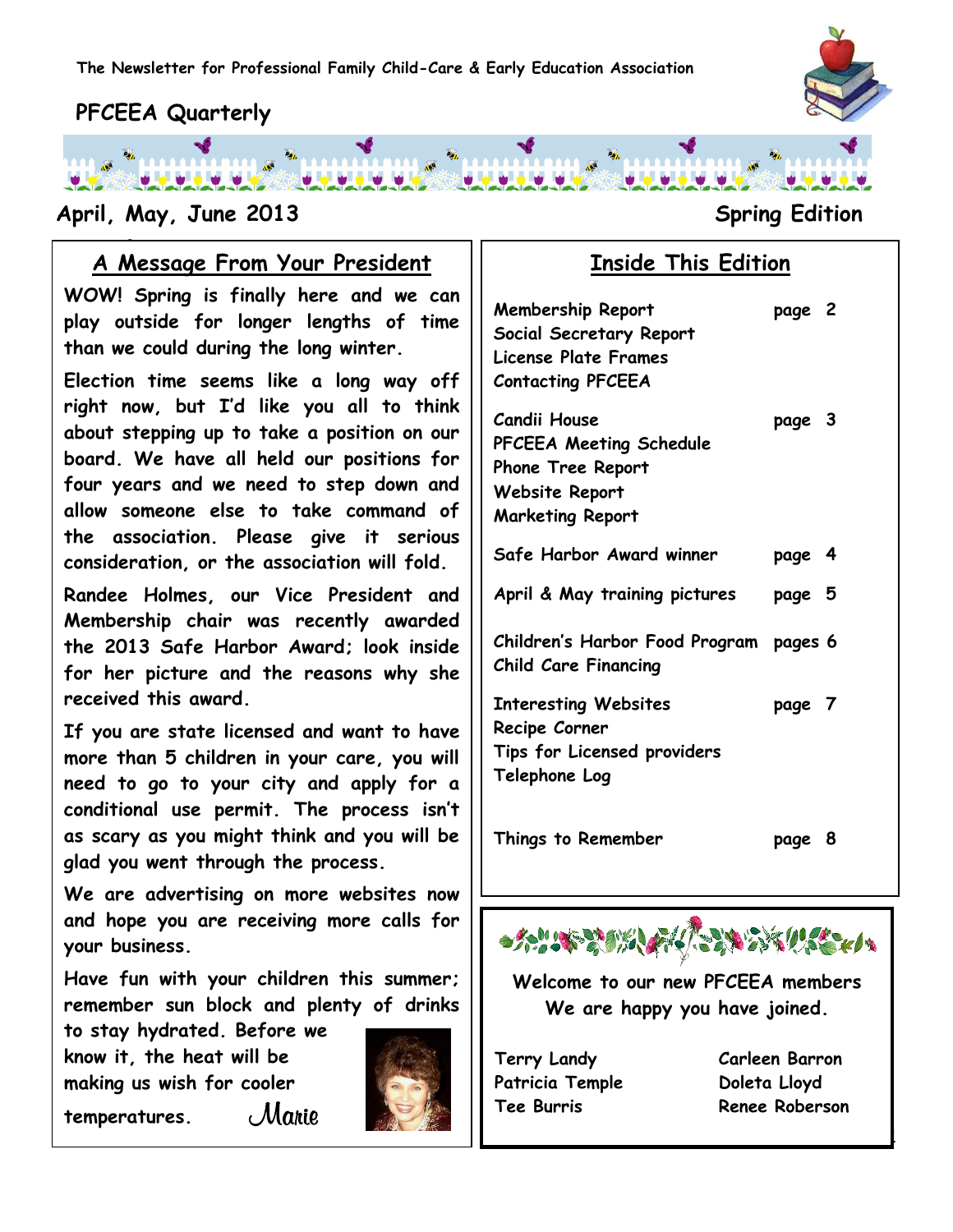## **Membership Report**

**We currently have 83 members in good standing: 16 are in Chesapeake, 2 Hampton, 18 in Norfolk, 9 in Portsmouth, 2 in Suffolk, & 36 in Virginia Beach. Since the Association started, we have had 380 people become members. Remember to check our website to make sure your information is correct. Parents want to make contact with you quickly; if you have an email address listed, make sure you check your email daily. We have also heard back from parents who have called** 

**a member, left a message, but the provider never returned the call. The professional thing to do is answer all inquiries.**



**Submitted by Randee Holmes**



#### **Social Secretary**

**I continue to send out all kinds of cards to our members, let me know when something happens to a member and I'll send the appropriate card. I could also use gift bags or baskets for our 2 door prizes each month.**

**Submitted by Diane McEwen Social Secretary d\_t.1@cox.net**



## **How to Contact PFCEEA**

| Email:                               | pfceea@yahoo.com                           |  |  |
|--------------------------------------|--------------------------------------------|--|--|
| Website:                             | www.pfceea.com                             |  |  |
|                                      | Facebook: Professional Family Child Care & |  |  |
| <b>Early Educational Association</b> |                                            |  |  |

**PFCEEA Executive Board President Marie McFadden 482-9470 Vice-President Randee Holmes 479-9579 Treasurer Wanda DiNardo 486-4582 Corresponding Secretary Azure (Kesha) Howell 623-7514**

### **Standing Committees**

**Advertising Jan Coffman 499-6474 Historian Jan Coffman 499-6474 Marketing Fern Rohrer 857-7948 Jan Coffman 499-6474 Membership Randee Holmes 479-9579 Newsletter Marie McFadden, Editor 482-9470 Phone Tree Cindy Sisson 421-7901 Social Secretary Diane McEwen 490-2371 At Large Laurie Womack 486-1408**

**Nicole Jackson**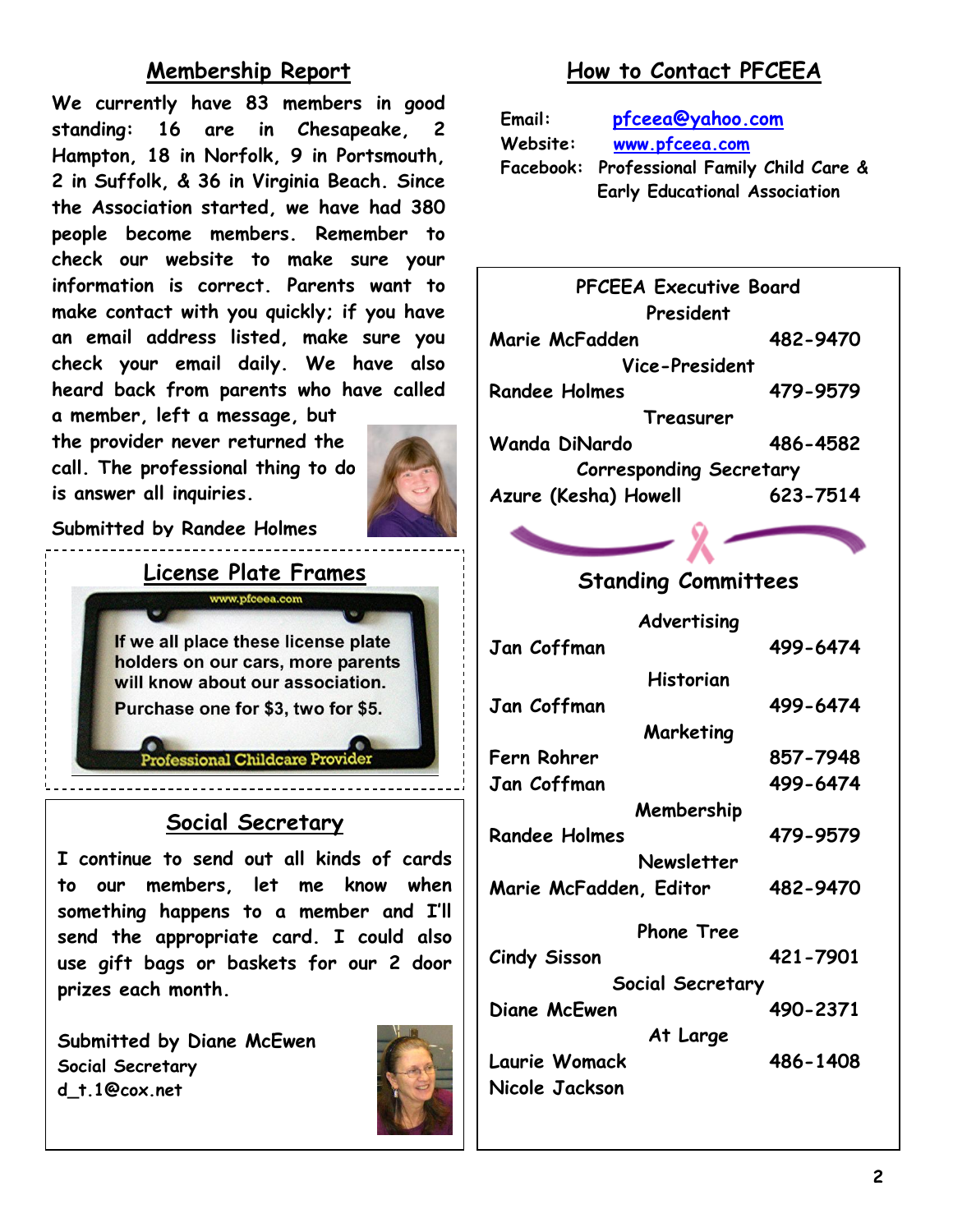### **Candii House**

**We have not received any donations this quarter. I will collect all items at either business or training meetings. Give me a call at 853-4505 or email me [mylittleschool@cox.net](mailto:mylittleschool@cox.net) before you plan to make a donation. All sizes of clothing donations must be new or very gently used. Candii House also accepts donations of baby formula (unopened cans only), diapers, wipes.** 

**Submitted by Beth Kaminski**



#### **Marketing Report**

**Fern has given out our business cards and ink pens in Norfolk, Portsmouth, and Virginia Beach. Jan has also passed out our business cards in several places in Virginia Beach. Let us know if you know of any places we can leave our business cards. An ad has been placed in the Virginian-Pilot.**

**Fern Rohrer & Jan Coffman 857-7948 499-6474**





#### **Website Report**

**Our home page was viewed 114 times in Jan., 53 in Feb., and 52 in March, 2013. People from all around the world have found our website; in addition to our local cities, people in the following areas have visited our site: VA, MD, Washington D.C., North Carolina, NY, and TX. Submitted by Marie McFadden**

#### **PFCEEA Meeting Schedule**

**To register for all training meetings, email [pfceea@yahoo.com](mailto:pfceea@yahoo.com) or call Marie at 482-9470. PFCEEA members receive the training certificate for free, non-members pay \$10 cash at the door. No Children.**

**\*\*New starting time for meetings\*\***

**Our meetings are held in the Virginia Beach Central Library Auditorium from 6:45-8:45 pm. We will draw the door prize tickets at 6:45. For anyone arriving after our speaker starts, a certificate for less training time will be given. Let us know if you have a suggestion for a speaker or topic.**

#### **2013 training dates:**

| June 24 | Aug. 26       | <b>Sept. 30</b> |
|---------|---------------|-----------------|
| Oct. 28 | <b>Nov 25</b> |                 |

#### **Phone Tree Report**

**The Phone tree team called the providers that do not get email to let them know about the up-coming trainings. They made the calls in January for the January and February trainings, and in March for the March training. The ladies making these calls are very much appreciated!**

**If you would like to join the Phone Tree, please give me a call. You will need an internet connection to receive a list of names of people to contact. The more people making the calls, the fewer calls each of us has to make.**

**CindySisson 421-7901,**  [cindy\\_sisson@hughes.net](mailto:cindy_sisson@hughes.net) **PhoneTreeChairwoman**

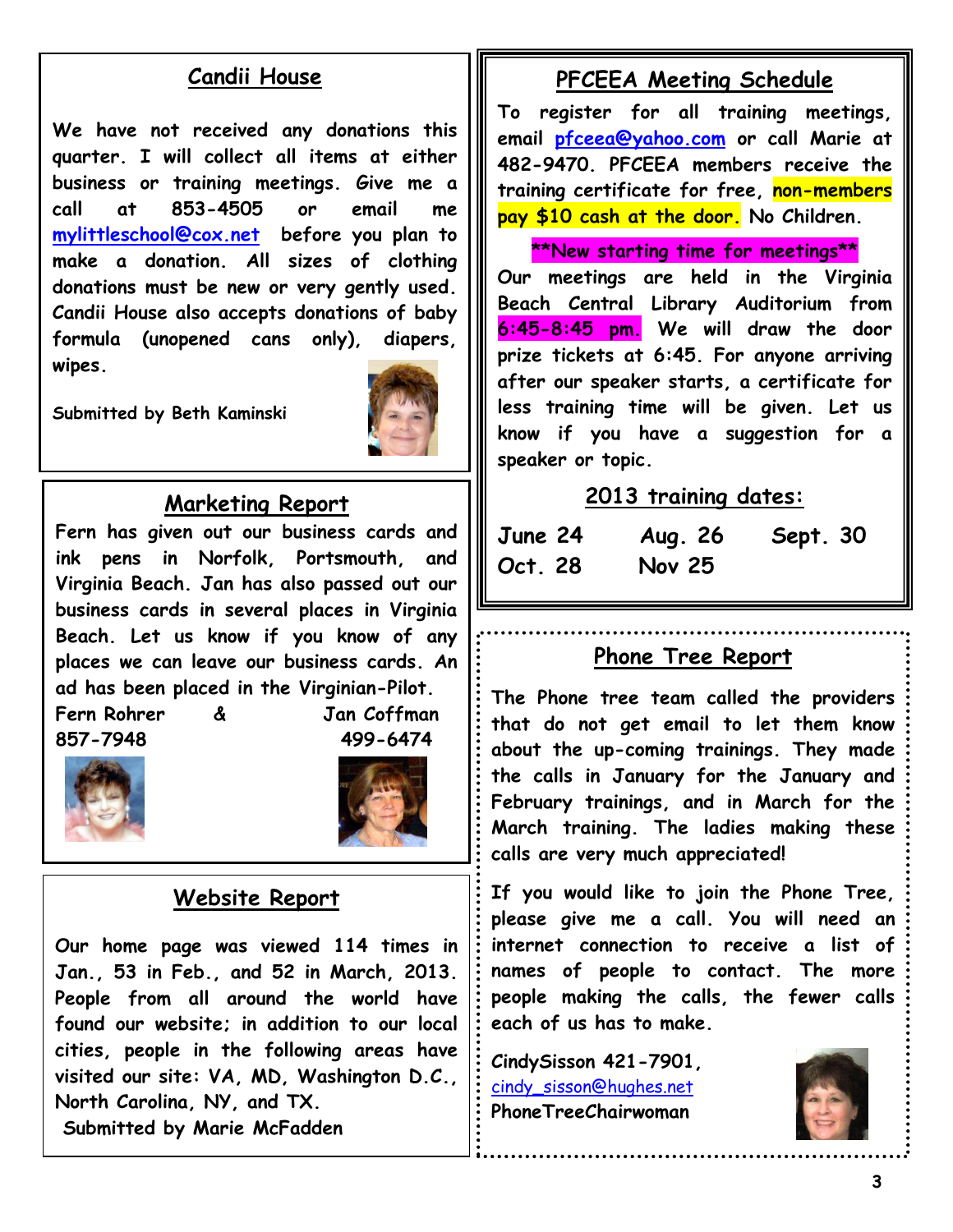#### **2013 Safe Harbor Awards**



**Randee, Laurie, Beth & Marie at the Safe Harbor Awards**

**On May 9th, our Randee Holmes was one of 12 recipients of the Safe Harbor Award. Here is why she was nominated: Randee began working with children when she was 12 yrs old as the neighborhood babysitter. During her 10th & 11th grade years in high school, she took a class that ran a laboratory preschool. Randee received a BS in Interdisciplinary Studies from Norfolk State Univ. and an Associate Degree from TCC in Early Childhood Development. Randee has been operating an in-home child care (Kiddie Kastle) in the Kempsville area of Virginia Beach since Sept. 1997 & has been state licensed since August 2002. She offers care 7 days a week, along with nights in order to meet the needs of parents that have a non-traditional work schedule and she is committed to offering quality and educational care. Randee was in the initial pilot program for the Virginia Star Quality Initiative program for Family Homes. On July 6, 2012, Randee's Family Child Care Home received a 4 star rating from Virginia Early Childhood Foundation. She attends numerous conferences and trainings to keep up to date on the ever changing field of Early Childhood. She has received Early Childhood Infant & Toddler Endorsement, Early Childhood Preschool Endorsement, Early Childhood Endorsement I – Creativity Series & Early Childhood Endorsement II-Health, Safety & Nutrition from Virginia Department of Social Services. She recently completed her CDA test and has begun the process to become an accredited provider with the National Association for Family Child Care. She is always willing to help other providers. Recently she has been helping providers with the new zoning requirement. Randee is currently participating in the Kindergarten Transition checklist pilot program and the Early Education Small Business Program through the city of Virginia Beach. Randee hopes to one day return to college to receive her Masters in Early Childhood Education.**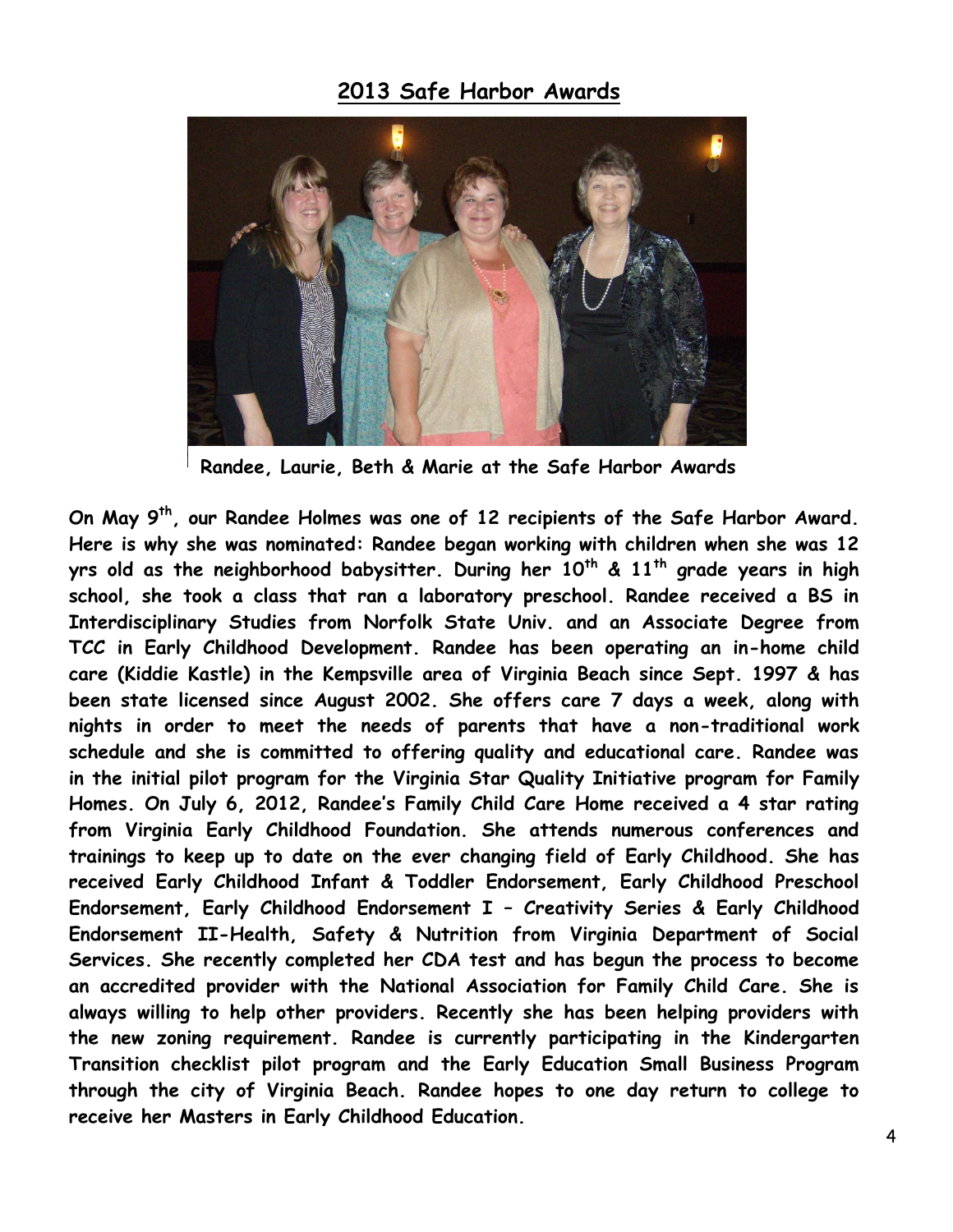## **April Training**

**"Bringing Books To Life" presented by Martha Swirzinski**



**62 people attended this energizing training**



**41 providers attended our May training "Summertime Activities" presented by Toni Cacace-Beshears, who shared many great ideas.**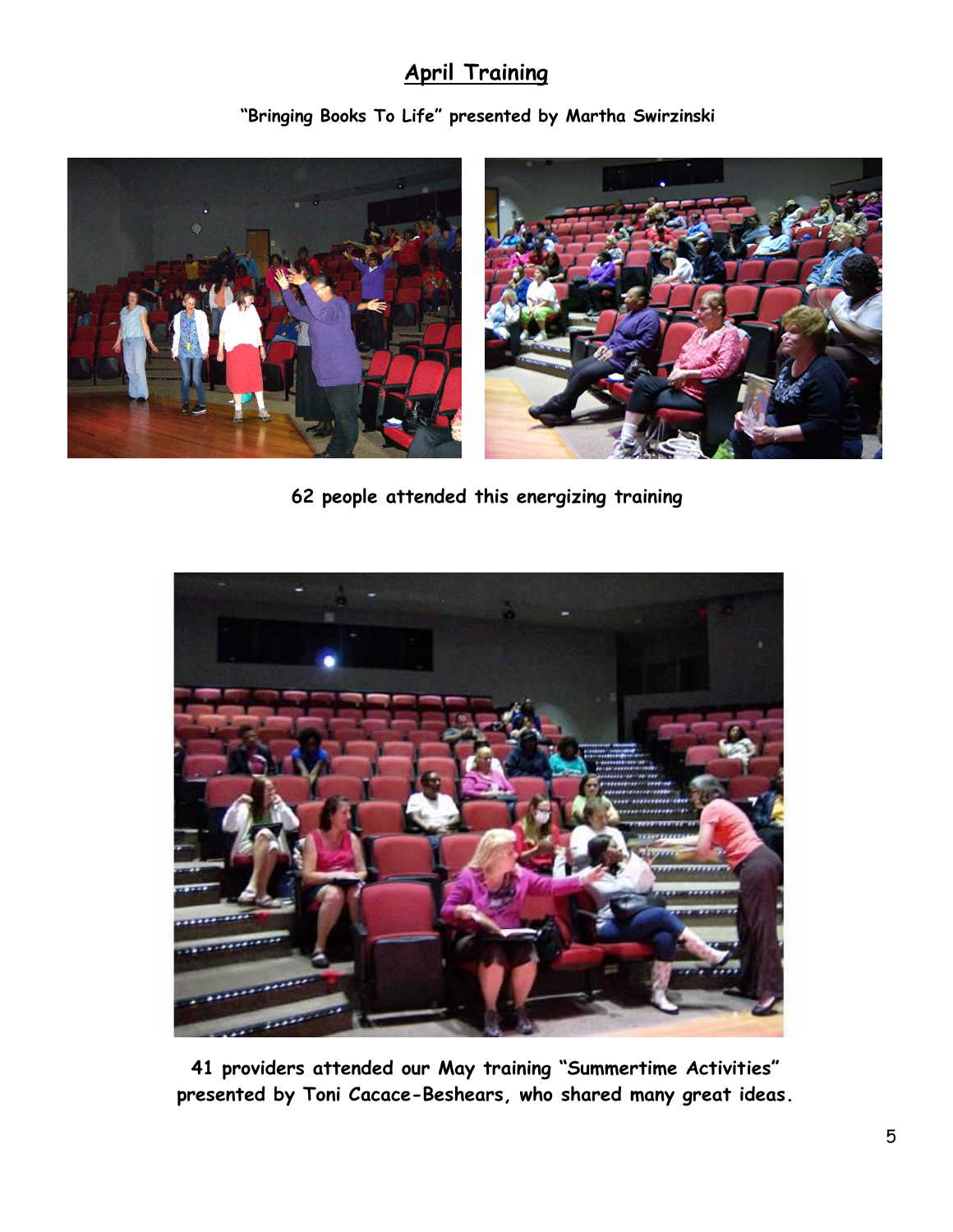## **Family Child Care Provider?**



#### Serve nutritious meals to children and earn cash!

For more information about the free USDA Child and Adult Care Food Program call 757-397-2984

www.childrensharbor.cc

## **Child Care Financing Program**

**If you are looking for financial assistance to make quality improvements, take a look at this video** 

[http://www.youtube.com/watch?v=AoenWHzCQ](http://www.youtube.com/watch?v=AoenWHzCQwo&feature=youtu.be) [wo&feature=youtu.be](http://www.youtube.com/watch?v=AoenWHzCQwo&feature=youtu.be)

**Or see this link for more information:** [http://vdba.virginia.gov//vsbfa\\_ChildCare.shtml](http://vdba.virginia.gov/vsbfa_ChildCare.shtml)

## **Marketing your business**

## **[Tom Copeland's Taking Care of Business](http://www.tomcopelandblog.com/)**

**A blog about running a family child care business focusing on the business side, including record keeping, taxes, contract, legal, insurance, money management and retirement planning. [Vistaprint Postcard Service Can Help Promote Your Business](http://www.tomcopelandblog.com/2013/05/vistaprint-postcard-service-can-help-promote-your-business.html)**

**There's a better way to reach potential customers for your family child care business than passing out flyers on your neighbor's front doorsteps. Mail a promotional postcard to families who have young children and live near you. You can even target your postcard to families with children based on their ages. [Vistaprint](http://www.vistaprint.com/) is one company that offers such a service. You can buy a list of mailing labels or they will mail out the postcard. Child care providers have used this service with success. Here's how it works. Go to [Vistaprint a](http://www.vistaprint.com/mailing-services.aspx)nd choose the size of postcard, the design you want, and your message. Then you will be asked if you want to mail your postcards yourself or have Vistaprint mail them. The next step is to identify the potential customers you want to reach. Choose "Residential Customers" and then decide whether you want to search for customers based on how close they live to you, your zip code or your county. Next, select "Custom Options" and choose "Presence of Children" as well as "Children Age Ranges." You can then choose what ages of children you want to reach: less than one year old, one year old, two year old, etc. You will told how many households meet your criteria and how much it will cost to send your postcards to them. I tried this out and found that there were 296 families with children under age three in my zip code area. It would cost \$.73 per postcard, or \$216 to have Vistaprint mail a postcard to them. You can choose how many postcards to send. If I wanted to send only 100 postcards it would cost me \$.79 per postcard, or \$79. These lists aren't perfect. Based on the experience of other family child care providers, the list may include families that don't have children, or don't have children of the age you are looking for. The lists are created by drawing from magazine subscriptions, customer credit card purchases, warranty card information and customer surveys. There is an interesting discussion of the experiences of child care providers using this service on the [Daycare.com forum.](http://www.daycare.com/forum/showthread.php?t=62393) Vistaprint is also used by many family child care providers for their business cards, signs, promotional items and other marketing products.**

**For more ideas about how to market your business, see my [Family Child Care Marketing Guide.](http://www.tomcopelandblog.com/family-child-care-marketing-guide.html)**

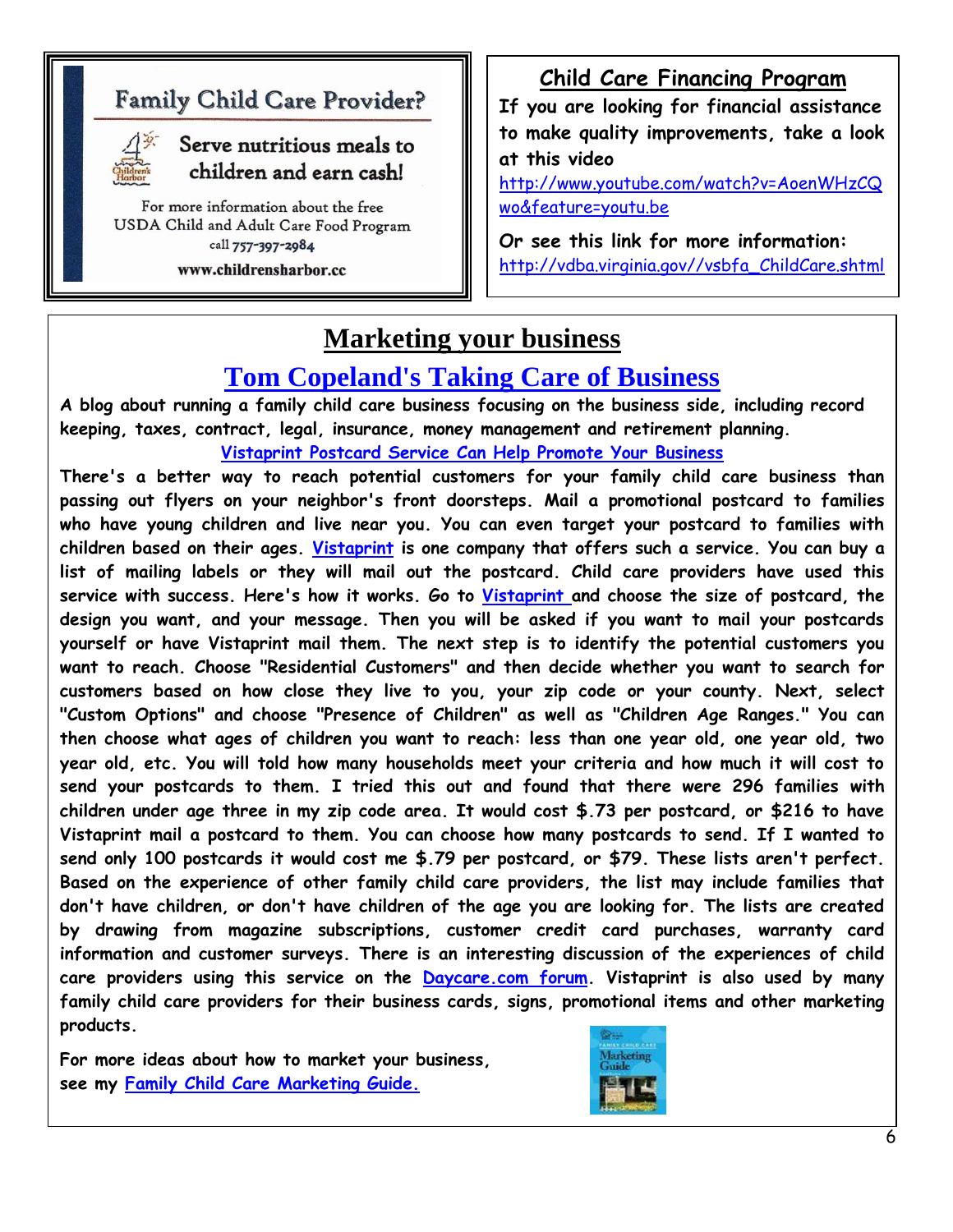## **Enteresting Websites** | Recipe Corner

**Rainy day indoor activities [http://www.nfsmi.org/documentlibraryfiles/PDF/20120501081030.](http://www.nfsmi.org/documentlibraryfiles/PDF/20120501081030.pdf) [pdf](http://www.nfsmi.org/documentlibraryfiles/PDF/20120501081030.pdf) <http://www.parents.com/toddlers-preschoolers/activities/indoor/> [http://fun.familyeducation.com/hobbies-and](http://fun.familyeducation.com/hobbies-and-interests/games/33380.html)[interests/games/33380.html](http://fun.familyeducation.com/hobbies-and-interests/games/33380.html) Holidays and Special Days of the month May<http://www.first-school.ws/theme/occasions5.htm> <http://www.kinderart.com/seasons/may.shtml> <http://www.theteacherscorner.net/calendars/may.php> <http://www.babycenter.com/kids-activities> June<http://www.kinderart.com/seasons/june.shtml> <http://www.kidactivities.net/post/This-is-the-Month-of-June.aspx> <http://www.first-school.ws/theme/occasions6.htm> July<http://www.kinderart.com/seasons/july.shtml> <http://www.theteacherscorner.net/calendars/july.php> Aug. <http://www.theteacherscorner.net/calendars/august.php> <http://www.first-school.ws/theme/occasions8.htm> Sept<http://www.first-school.ws/theme/occasions9.htm> <http://www.theteacherscorner.net/calendars/september.php>**

## **Are You Keeping A Log?**

 **We are trying to find new places to advertise our association and we'd like your help. If you know of any place, please pass the contact info to us so we might be able to fill all of our member's openings. You can also help by keeping a log of when you receive phone calls from parents looking for child care. In the log keep track of how the parent received your name/phone number.** 

**Pass this information onto us either in person or through email. This information will help us in marketing the association to let the parents know where you are. We are advertising on other websites now and hope your phone calls increase. Please go to our website [www.pfceea.com](http://www.pfceea.com/) to make sure all of your information is current.**





#### **Cold treats on a hot day**

**<http://pinterest.com/ellk/cold-treats-for-a-hot-day/> [http://pinterest.com/dmiyazato/cool-treats-for-a](http://pinterest.com/dmiyazato/cool-treats-for-a-hot-day/)[hot-day/](http://pinterest.com/dmiyazato/cool-treats-for-a-hot-day/) [http://chefmom.sheknows.com/articles/963049/cool-](http://chefmom.sheknows.com/articles/963049/cool-afternoon-treats-on-a-hot-day)**

**[afternoon-treats-on-a-hot-day](http://chefmom.sheknows.com/articles/963049/cool-afternoon-treats-on-a-hot-day)**

**[http://allrecipes.com/Recipe/OREO-and-Fudge-Ice-](http://allrecipes.com/Recipe/OREO-and-Fudge-Ice-Cream-Cake-2/Detail.aspx)[Cream-Cake-2/Detail.aspx](http://allrecipes.com/Recipe/OREO-and-Fudge-Ice-Cream-Cake-2/Detail.aspx)**

**[http://grandrapidsnaturalliving.com/healthy](http://grandrapidsnaturalliving.com/healthy-homemade-popsicles/)[homemade-popsicles/](http://grandrapidsnaturalliving.com/healthy-homemade-popsicles/)**

**[http://countrywhispers.blogspot.com/2010/06/homema](http://countrywhispers.blogspot.com/2010/06/homemade-italian-ice-cool-treats-for.html) [de-italian-ice-cool-treats-for.html](http://countrywhispers.blogspot.com/2010/06/homemade-italian-ice-cool-treats-for.html)**

## **Tips for Licensed Providers**

**If you want to maintain your license for more than 5 children, you must contact your city zoning office to apply for a conditional use permit. The entire process takes 3 to 4 months to complete, don't wait until your license is due to renew.**

**If you have animals in your home, make sure their shot records are up to date.**

**Keep an up to date menu posted.**

**Infants bottles must have full name and date on each bottle.**

**Before leaving a container of any type within reach of children, look to see if the label says "keep out of reach of children".**

**Remember to clean and sanitize diaper changing pads after each child is changed.**

**Wash your hands after changing a diaper.**

**Put child's name on diaper ointment tubes.** 

**Inspect outside toys often for cracks.**